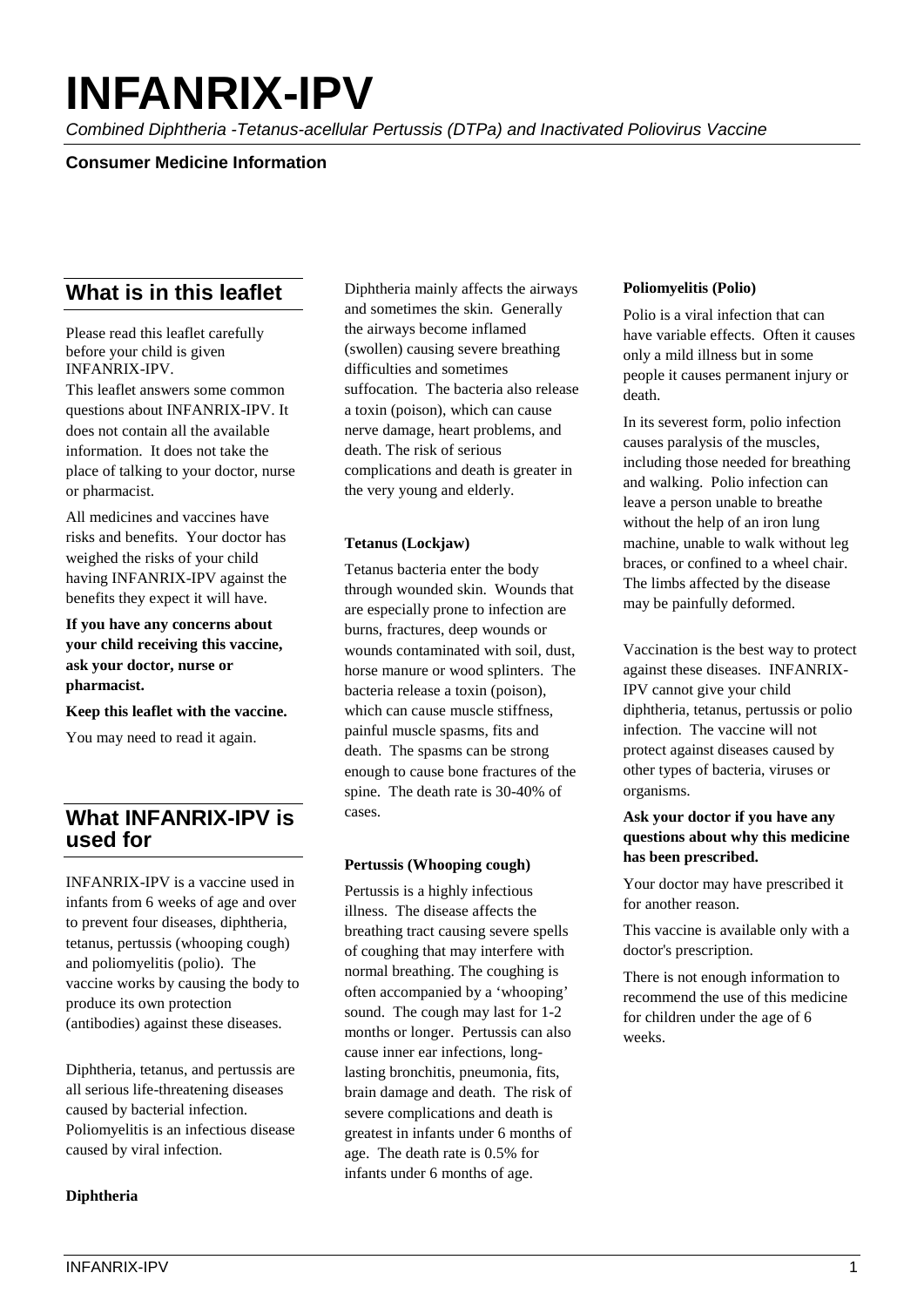# **Before your child is given INFANRIX-IPV**

## *When your child must not be given it*

- Do not have INFANRIX-IPV if:
	- your child has had an allergic reaction:
		- to INFANRIX-IPV, or any ingredient contained in this vaccine. The ingredients in INFANRIX-IPV are listed at the end of this leaflet
		- to any other vaccine containing diphtheria, tetanus, pertussis or inactivated polio (such as Infanrix, Triple Antigen, Tripacel or Ipol vaccine)

Some of the symptoms of an allergic reaction may include:

- shortness of breath
- wheezing or difficulty breathing
- swelling of the face, lips, tongue or other parts of the body
- rash, itching or hives on the skin
- your child experienced a disease of the brain within 7 days after previous vaccination with a pertussis containing vaccine.

#### **INFANRIX-IPV should not be given after the expiry date printed on the pack or if the packaging is torn or shows signs of tampering.**

If it has expired or is damaged, return it to your pharmacist for disposal.

**If you are not sure whether your child should have INFANRIX-IPV, talk to your doctor or nurse.** 

## *Before your child is given INFANRIX-IPV*

**Tell your doctor if your child has any of the following medical problems:**

- after having INFANRIX-IPV or another pertussis-containing vaccine (such as Infanrix or Triple Antigen) your child had any problems, especially:
	- a high temperature  $(40.0^{\circ}C)$ within 2 days of vaccination
	- a collapse or shock-like state within 2 days of vaccination
	- crying lasting 3 hours or more within 2 days of vaccination
	- convulsions (seizures/fits) with or without a fever within 3 days of vaccination
- brain disease or central nervous system (CNS) disease (ie. epilepsy etc.)
- a tendency to febrile convulsions (seizures/fits due to a fever or high body temperature)
- a family history of Sudden Infant Death Syndrome (SIDS)
- your child has a severe infection with a high temperature. A minor infection such as a cold should not be a problem, but talk to your doctor or nurse about this before vaccination
- a bleeding problem or bruises easily
- allergy to the antibiotics neomycin sulfate and polymyxin sulfate.
- lowered immunity due to medical treatment or a medical condition
- your child has breathing difficulties. This may be more common in the first three days following vaccination if your child is born prematurely (before or at 28 weeks of pregnancy)
- your child fainted with a previous injection. Fainting can occur following, or even before, any needle injection.

**Tell your doctor if your child has allergies to any other medicines, foods, preservatives or dyes.** 

**If you have not told your doctor about any of the above, tell him/her before your child is given INFANRIX-IPV.** 

## *Taking other medicines*

**Tell your doctor, nurse or pharmacist if your child is taking any other medicines, including any that you get without a prescription from your pharmacy, supermarket or health food shop.** 

Your doctor and pharmacist have more information on medicines to be careful with or avoid when your child is given INFANRIX-IPV.

## *Having other vaccines*

**Tell your doctor or nurse if your child has received another vaccine recently.**

**Some vaccines may be affected by other vaccines. Your doctor, nurse or pharmacist will be able to tell you what to do if INFANRIX-IPV is to be given with another vaccine.**

# **How INFANRIX-IPV is given**

The doctor or nurse will give INFANRIX-IPV as an injection.

**If you have any concerns about how this vaccine is to be given, talk to your doctor, nurse or pharmacist.**

## *How much is given*

The dose of INFANRIX-IPV is 0.5 mL.

## *How it is given*

INFANRIX-IPV will be injected into the upper leg muscle in infants under 12 months of age. In children over 12 months of age the injection may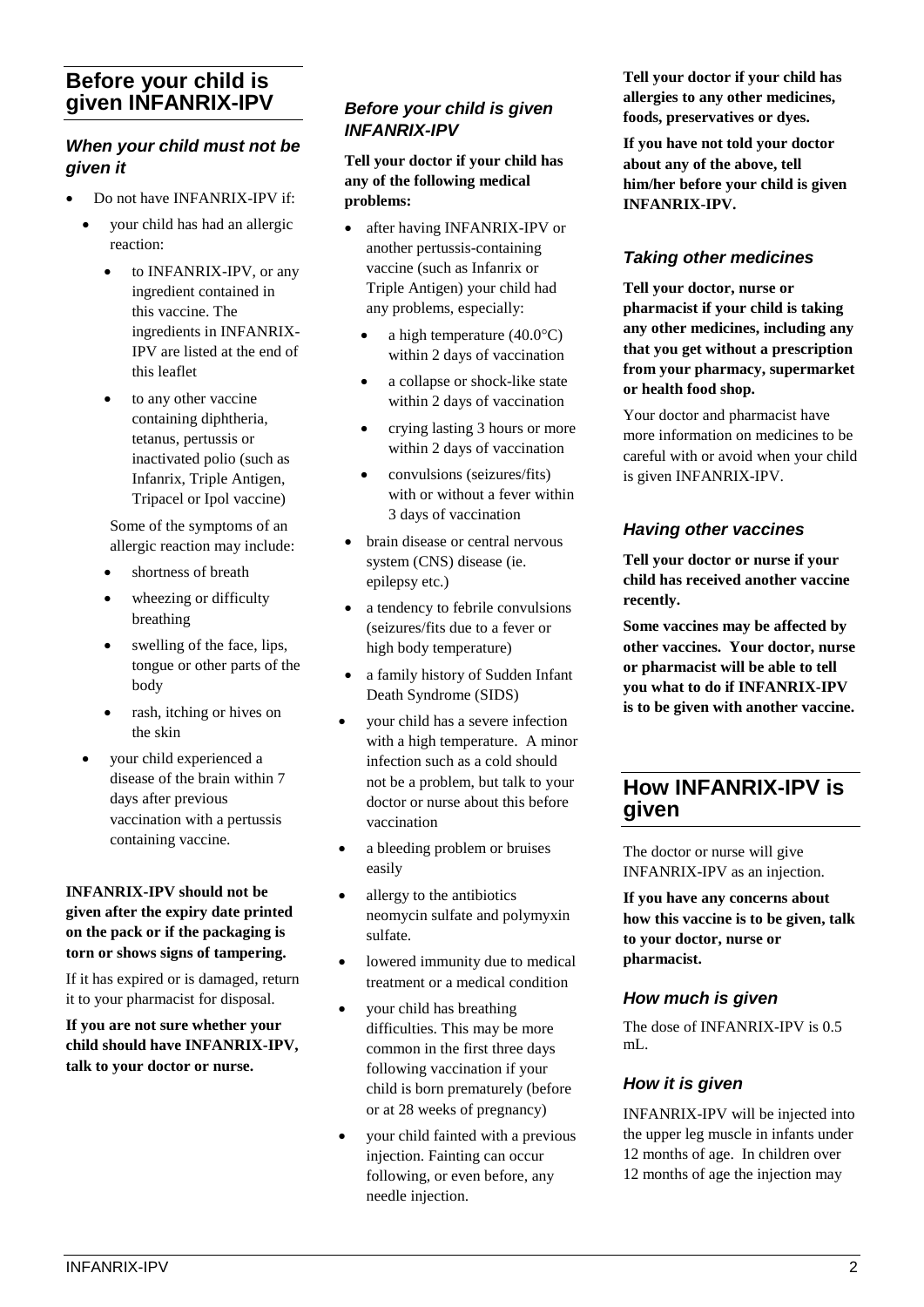be given in the upper arm muscle instead.

Each dose of INFANRIX-IPV is for single use only.

Any residual vaccine must be discarded.

The vaccine should never be given intravenously.

## *When it is given*

INFANRIX-IPV is usually given as a total of three doses as follows:

- First dose: 2 months of age
- Second dose: 4 months of age
- Third dose: 6 months of age

Each dose is given on a separate visit.

INFANRIX-IPV should not be given at birth.

It is also recommended that children up to 6 years of age receive a single booster (follow up) dose of INFANRIX-IPV.

#### **It is important to return at the recommended times for follow up doses.**

You should discuss with your doctor what is needed for your child.

## *If a dose is missed*

If your child misses a scheduled dose, talk to your doctor or nurse and arrange another visit as soon as possible.

**If you are not sure what to do, ask your doctor, nurse or pharmacist.** 

# **While being given INFANRIX-IPV**

## *Things you must do*

Keep your child's follow up visits with the doctor or clinic. It is important the follow-up doses of INFANRIX-IPV are given at the correct times. This will ensure the best effect of the vaccine in

protecting your child against diphtheria, tetanus, pertussis and poliovirus infection.

# **Side effects**

**Tell your doctor, nurse or pharmacist as soon as possible if your child does not feel well during or after having had INFANRIX-IPV.**

INFANRIX-IPV helps protect most children from diphtheria, tetanus, pertussis and poliovirus infection, but it may have unwanted side effects in a few children. All medicines and vaccines can have side effects. Sometimes they are serious; most of the time they are not. Some side effects may need medical attention.

The chance of your child having a serious side effect is very much less than the chance of your child having a permanent injury from the natural infections.

**Do not be alarmed by the following lists of side effects. Your child may not experience any of them.** 

**Ask your doctor, nurse or pharmacist to answer any questions you may have.**

Most unwanted effects with INFANRIX-IPV are mild and usually clear up within a few days. These effects, as with other vaccines, generally occur around the injection site.

## *MILD EFFECTS*

**Tell your doctor if your child has any of the following that are troublesome or ongoing:**

- pain, redness, swelling, a hard lump around the injection site
- fever between 38°C and 39.5°C, generally feeling unwell, runny nose or loss of appetite
- unusual crying (for more than 1 hour), nausea, vomiting, diarrhoea, headache
- sleepiness, tiredness, nervousness, restlessness, fussiness or difficulty sleeping
- skin rash, bruising, or purple or red-brown spots visible through the skin (purpura).

## *MORE SERIOUS EFFECTS*

#### **Tell your doctor immediately if you notice any of the following:**

- fever greater than  $39.5^{\circ}$ C
- crying for 3 hours or more
- collapse, or periods of unconsciousness or lack of awareness
- seizures (convulsions) or fits.

**Contact your doctor immediately or take your child to the casualty department of your nearest hospital if any of the following happens:**

- sudden sign of allergy such as rash, itching or hives on the skin, swelling of limbs, face, eyes, lips, mouth, throat or other part of the body
- shortness of breath, breathing or swallowing difficulties
- unusual tiredness or weakness that is sudden and severe.

These are signs of an allergic reaction. As with all vaccines given by injection there is a very small risk of such reactions. Allergy to INFANRIX-IPV is rare. Any such severe reactions will usually occur within the first few hours of vaccination.

## **Other events reported after INFANRIX-IPV vaccination, but not necessarily related to the vaccine include:**

• coughing, respiratory infections, bronchitis or viral